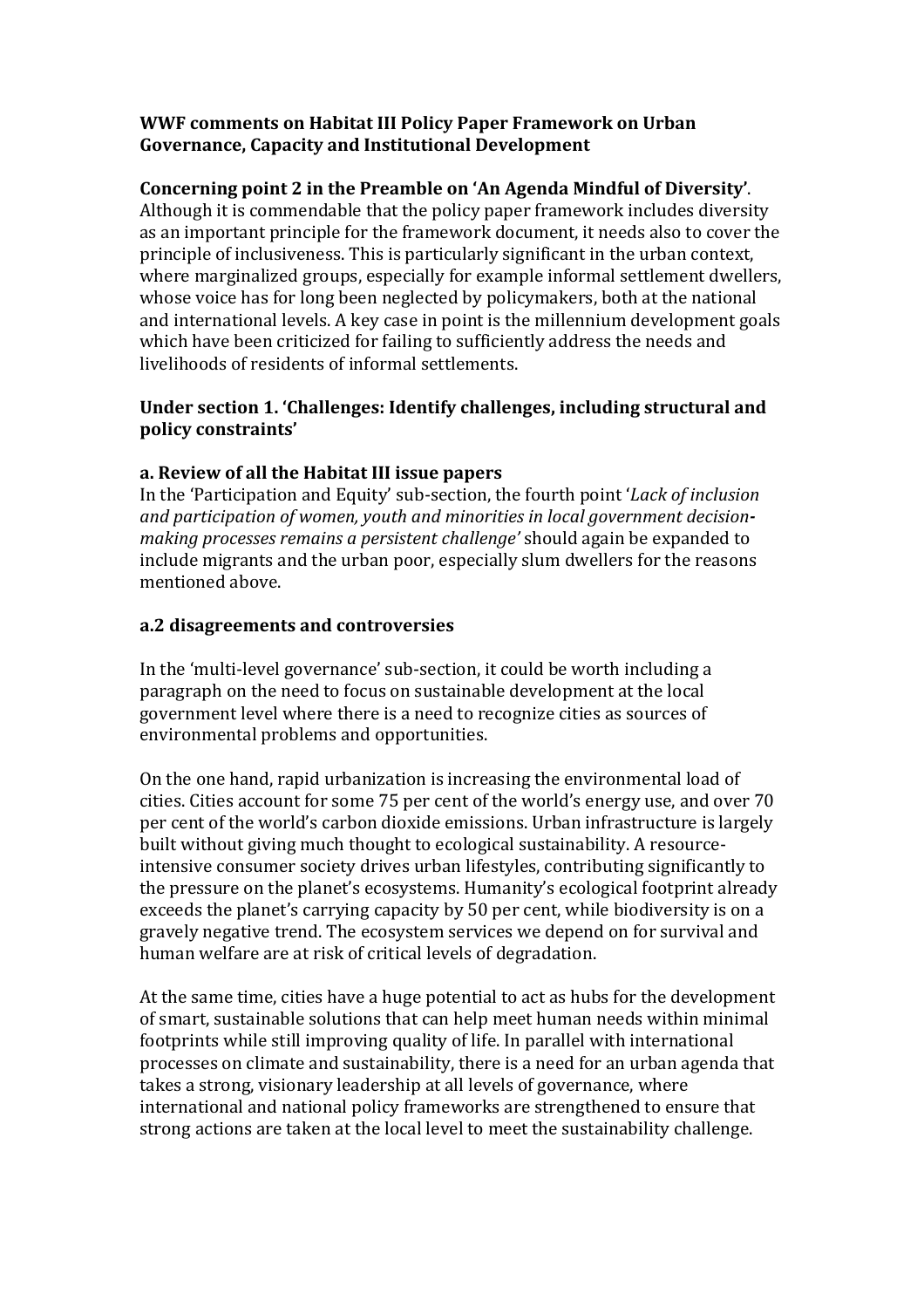In the 'participation and equity' sub-section, under the fifth point 'How to ensure that local decisionmakers perceive participatory processes add value to decisionmaking, planning and implementation processes' it would also be relevant to include citizens here where it would be important that they also perceive that participatory processes add value to decision making, planning and implementation processes.

## Under metropolitan governance: 'what does metropolitan governance do?'

The point on financial resources at the metropolitan level should be expanded upon to include how best to increase the flow of financing to local-level sustainable development projects with the emphasis on ensuring that financing delivers on key sustainable development metrics. For more information please see WWF's publication *Financing the Transition: Sustainable Infrastructure in Cities, WWF, 2015*

(http://wwf.panda.org/what\_we\_do/footprint/cities/financing\_for\_sustainable\_i nfrastructure in cities/) which sets out current possibilities for how the transition to sustainable cities can be financed.

## **Under 2. Priorities: identify the policy priorities & critical issues for implementation of a new urban agenda**

The a-1. List of criteria should be more specific and mention inclusiveness as a key criteria. See the explanation above under point 2 in the Preamble on 'An Agenda Mindful of Diversity'.

# Under B. 1. List of key transformations

In the 'participation and equity' sub-section, the point concerning: *'Current* participation practices do not quarantee fairness and equality. Participation has to *foster or create a mechanism through which the poor and other disadvantaged groups are empowered and must prevent manipulation by local elites and/or*  vested interests' is commendable but at the same time the need for urban governance that empowers the poor and other disadvantaged groups should be highlighted elsewhere in the text, for example, in the Preamble as a principle of the framework.

The last point in this section notes that: '*Inequalities are embedded in the current urban development model. We need a change of paradigm where social development, not just economic development, becomes the driving factor.'* While it is commendable that the framework seeks to address inequalities in current urban development, it would be better if the paradigm shift referred to would be of one of a shift to *sustainable* development which would incorporate a more holistic and thus more equitable development covering social, economic and ecological issues.

# **3. Implementation: Develop action-oriented recommendations**